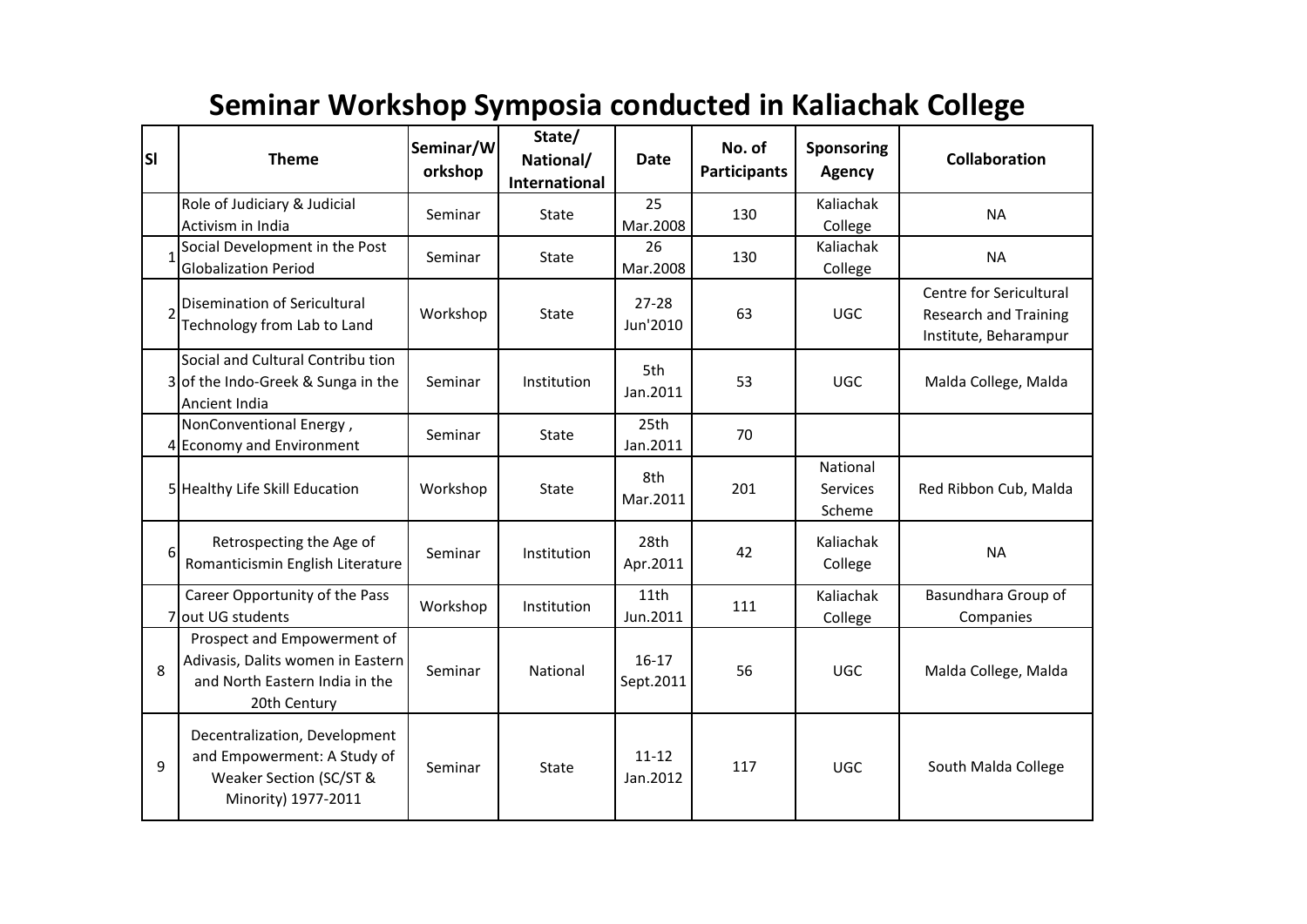|    | Reservation as a measure of<br>10 Social development in India in the<br>Context of Market Economy | Seminar     | National      | 20-21 Dec.<br>2013    | 127 | <b>UGC</b>           | Malda College, Malda                                   |
|----|---------------------------------------------------------------------------------------------------|-------------|---------------|-----------------------|-----|----------------------|--------------------------------------------------------|
| 11 | Teaching Learning and Creative<br>Writing                                                         | Workshop    | Institutional | 11th Jul.<br>2015     | 30  | Kaliachak<br>College | <b>NA</b>                                              |
| 12 | Students perception of the<br>existing Syllabus of Economics                                      | Workshop    | Institutional | 10<br>Oct.2015        | 43  | Kaliachak<br>College | <b>NA</b>                                              |
| 13 | Special Lecture on Higher<br>Education on the International<br>Perspective                        | Spl Lecture | International | 28<br>Feb.2017        |     | Kaliachak<br>College | <b>NA</b>                                              |
| 14 | National Workshop Quality<br>Nurture in Higher Educational<br>Institute                           | Workshop    | National      | 22<br>Mar.2017        |     | Kaliachak<br>College | <b>NA</b>                                              |
| 15 | Moral Values and Ethics in Social<br>life                                                         | Seminar     | International | $11 - 12$<br>Dec.2017 | 87  | Kaliachak<br>College | <b>IQAC</b><br>University of Gour Banga                |
| 16 | New format of Students Union:<br>Its prose and Cones                                              | Workshop    | Institutional | 10<br>Jan.2018        |     | Kaliachak<br>College | <b>NA</b>                                              |
| 17 | Cultural Exchange Between India<br>and Iran                                                       | Symposium   | International | 20<br>Jan.2018        |     | Kaliachak<br>College | <b>NA</b>                                              |
| 18 | Foreign Language in Indian<br>Perspective                                                         | Symposium   | International | 21<br>Jan.2018        |     | Kaliachak<br>College | <b>NA</b>                                              |
| 19 | Quest for Quality in Higher<br><b>Educational Institutes</b>                                      | Workshop    | National      | $26 - 27$<br>Feb.2018 | 68  | <b>NAAC</b>          | Aligarh Muslim University<br><b>Murshidabad Campus</b> |
|    | Social Change in the resent Era<br>20 and Beyond Local to global                                  | Seminar     | International | 4<br>Mar.2019         | 30  | Kaliachak<br>College | Aligarh Muslim University<br>Murshidabad Campus        |
| 21 | Management Skill Development<br>Programme                                                         | Workshop    | Institutional | 13<br>Mar.2018        | 29  | Kaliachak<br>College | <b>NA</b>                                              |
| 22 | <b>International Knowledge</b><br>Society& Prof. Binoy Sarkar                                     | Symposium   | National      | 20<br>Mar.2018        |     | Kaliachak<br>College | <b>NA</b>                                              |